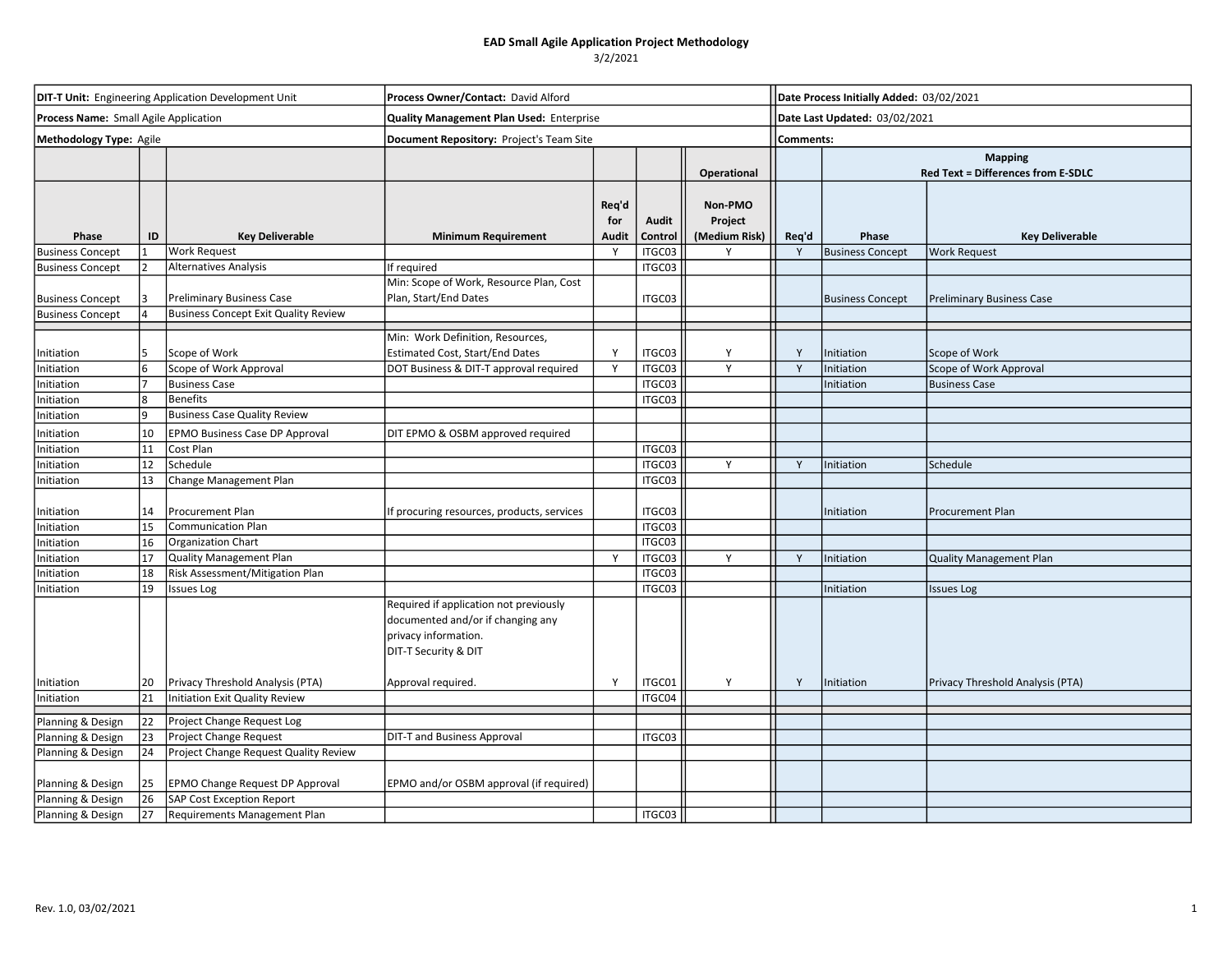|                                        |          |                                                                                |                                                          |              |         | <b>Operational</b> |       | <b>Mapping</b><br>Red Text = Differences from E-SDLC |                                             |
|----------------------------------------|----------|--------------------------------------------------------------------------------|----------------------------------------------------------|--------------|---------|--------------------|-------|------------------------------------------------------|---------------------------------------------|
|                                        |          |                                                                                |                                                          |              |         |                    |       |                                                      |                                             |
|                                        |          |                                                                                |                                                          | Req'd        |         | Non-PMO            |       |                                                      |                                             |
|                                        |          |                                                                                |                                                          | for          | Audit   | Project            |       |                                                      |                                             |
| Phase                                  | ID       | <b>Key Deliverable</b>                                                         | <b>Minimum Requirement</b>                               | <b>Audit</b> | Control | (Medium Risk)      | Req'd | Phase                                                | <b>Key Deliverable</b>                      |
|                                        |          |                                                                                | Must be approved by Business and other                   |              | ITGC01  |                    |       |                                                      |                                             |
|                                        |          |                                                                                | stakeholders, including Architecture,                    |              | ITGC02  |                    |       |                                                      |                                             |
| Planning & Design                      | 28       | Requirements                                                                   | Security, Infrastructure, etc.                           | Y            | ITGC03  | Y                  | Y     | Planning & Design                                    | Requirements                                |
|                                        |          |                                                                                | Required on all sizes of work except on                  |              | ITGC01  |                    |       |                                                      |                                             |
|                                        |          |                                                                                | small operational work, this may be                      |              | ITGC02  |                    |       |                                                      |                                             |
| Planning & Design                      | 29       | <b>Requirements Approval</b>                                                   | included in Work Definition.                             | Y            | ITGC03  | Y                  | Y     | Planning & Design                                    | <b>Requirements Approval</b>                |
| Planning & Design                      | 30       | <b>Requirements Traceability Matrix</b>                                        |                                                          |              |         |                    |       |                                                      |                                             |
|                                        |          |                                                                                |                                                          |              | ITGC01  |                    |       |                                                      |                                             |
| Planning & Design                      | 32       | Architecture Design                                                            |                                                          |              | ITGC02  |                    |       | Planning & Design                                    | Technical Architecture System Design (TASD) |
| Planning & Design                      | 33       | Architecture DP Quality Review                                                 | If required by EPMO                                      |              |         |                    |       |                                                      |                                             |
|                                        |          |                                                                                | If required by EPMO                                      |              | ITGC01  |                    |       |                                                      |                                             |
| Planning & Design                      | 34       | EPMO Architecture DP Approval                                                  | DIT Architecture Approval required                       |              | ITGC02  |                    |       |                                                      |                                             |
| Planning & Design                      | 35       | Security DP Quality Review                                                     | If required by EPMO                                      |              |         |                    |       |                                                      |                                             |
|                                        |          |                                                                                | f required by EPMO                                       |              | ITGC01  |                    |       |                                                      |                                             |
| Planning & Design                      | 36       | <b>EPMO Security DP Approval</b>                                               | <b>DIT Approval Required</b>                             |              | ITGC02  |                    |       |                                                      |                                             |
|                                        |          |                                                                                | If required, complete                                    |              |         |                    |       |                                                      |                                             |
| Planning & Design                      | 37       | <b>Architecture Exception Request</b>                                          | <b>DIT Approval Required</b>                             |              |         | Y                  | Y     | Planning & Design                                    | <b>Architecture Exception Request</b>       |
|                                        |          |                                                                                | If required, complete                                    |              |         |                    |       |                                                      |                                             |
| Planning & Design                      | 38       | <b>NCID Exception Request</b>                                                  | DIT Approval Required                                    |              | ITGC01  | Y                  | Y     | Planning & Design                                    | <b>NCID Exception Request</b>               |
|                                        |          |                                                                                | If required, complete                                    |              |         |                    |       |                                                      |                                             |
| Planning & Design                      | 39       | <b>Security Exception Request</b>                                              | DIT Approval Required                                    | Y            | ITGC01  | Y<br>Y             | Y     | Planning & Design                                    | <b>Security Exception Request</b>           |
| Planning & Design                      | 40       | Design Document                                                                |                                                          |              | ITGC03  |                    | Y     | Planning & Design                                    | Design Document                             |
|                                        |          |                                                                                |                                                          | Y            | ITGC03  | Y                  |       |                                                      |                                             |
| Planning & Design<br>Planning & Design | 41<br>42 | Design Approval<br><b>Business Continuity Plan</b>                             | Business and other stakeholders approvals<br>If required |              | ITGC03  |                    | Y     | Planning & Design                                    | Design Approval                             |
| Planning & Design                      | 43       | Disaster Recovery Plan                                                         | If required                                              |              | ITGC03  |                    |       |                                                      |                                             |
| Planning & Design                      | 44       | <b>Training Plan</b>                                                           | If required                                              |              | ITGC03  |                    |       |                                                      |                                             |
| Planning & Design                      | 45       | <b>Test Plan</b>                                                               |                                                          |              |         | Υ                  | Y     | Planning & Design                                    | <b>Test Plan</b>                            |
| Planning & Design                      | 46       | Acceptance Process and Criteria                                                |                                                          |              | ITGC03  | Y                  | Y     | Planning & Design                                    | <b>Acceptance Process and Criteria</b>      |
|                                        |          |                                                                                | Must be approved by Business and other                   |              |         |                    |       |                                                      |                                             |
| Planning & Design                      | 47       | Acceptance Process and Criteria Approval                                       | stakeholders                                             |              | ITGC03  | Y                  | Y     | Planning & Design                                    | Acceptance Process and Criteria Approval    |
|                                        |          |                                                                                | Required if there are changes to the                     |              |         |                    |       |                                                      |                                             |
| Planning & Design                      | 48       | Operational Level Agreement (OLA)                                              | current OLA.                                             |              | ITGC04  | Y                  | Y     | Planning & Design                                    | Operational Level Agreement (OLA)           |
|                                        |          |                                                                                | If required                                              |              |         |                    |       |                                                      |                                             |
| Planning & Design                      | 49       | Operational Level Agreement (OLA) Approval Must be approved by IT Stakeholders |                                                          |              | ITGC04  | Y                  | Y     | Planning & Design                                    | Operational Level Agreement (OLA) Approval  |
| Planning & Design                      | 50       | <b>Business Approval to Exit P&amp;D</b>                                       |                                                          |              | ITGC03  |                    |       | Planning & Design                                    | <b>Business Approval to Exit P&amp;D</b>    |
| Planning & Design                      | 51       | P&D Exit Quality Review                                                        |                                                          |              | ITGC04  |                    |       |                                                      |                                             |
| Planning & Design                      |          | If RFP required, deliverables below:                                           |                                                          |              |         |                    |       | Planning & Design                                    | If RFP required, deliverables below:        |
|                                        |          |                                                                                |                                                          |              |         |                    |       |                                                      |                                             |
| Planning & Design                      | 52       | RFP Request for Commodity/Service Form                                         |                                                          |              | ITGC04  | Y                  | Y     | Planning & Design                                    | RFP Request for Commodity/Service Form      |
| Planning & Design                      | 53       | RFP Disaster Recovery Assessment                                               |                                                          |              | ITGC04  | Y                  | Y     | Planning & Design                                    | RFP Disaster Recovery Assessment            |
| Planning & Design                      | 54       | <b>RFP Sourcing Exception Request</b>                                          | If required for the RFP                                  |              | ITGC04  | Y                  | Y     | Planning & Design                                    | <b>RFP Sourcing Exception Request</b>       |
| Planning & Design                      | 55       | RFP Hosting Exception Request                                                  | If required for the RFP                                  |              | ITGC04  | Υ                  | Y     | Planning & Design                                    | <b>RFP Hosting Exception Request</b>        |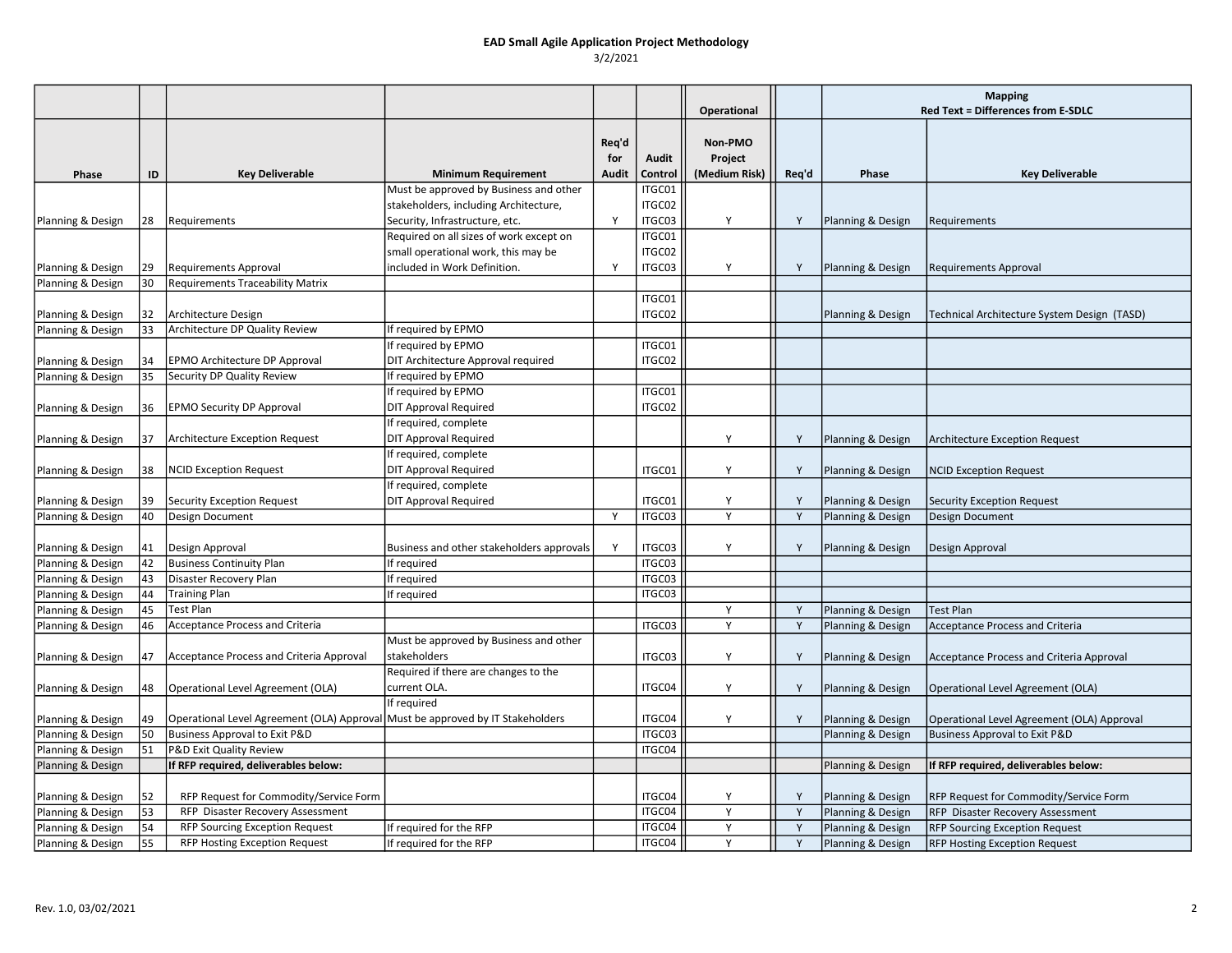|                   |    |                                                              |                                                        |                       |                  | Operational                         |       | <b>Mapping</b><br><b>Red Text = Differences from E-SDLC</b> |                                                              |
|-------------------|----|--------------------------------------------------------------|--------------------------------------------------------|-----------------------|------------------|-------------------------------------|-------|-------------------------------------------------------------|--------------------------------------------------------------|
| Phase             | ID | <b>Key Deliverable</b>                                       | <b>Minimum Requirement</b>                             | Req'd<br>for<br>Audit | Audit<br>Control | Non-PMO<br>Project<br>(Medium Risk) | Req'd | Phase                                                       | <b>Key Deliverable</b>                                       |
| Planning & Design | 56 | <b>RFP and Attachments</b>                                   |                                                        |                       | ITGC03<br>ITGC04 |                                     | Y     | Planning & Design                                           | <b>RFP and Attachments</b>                                   |
| Planning & Design | 57 | RFP Proposal Evaluation Plan                                 |                                                        |                       | ITGC03<br>ITGC04 | Y                                   | Y     | Planning & Design                                           | RFP Proposal Evaluation Plan                                 |
| Planning & Design | 58 | <b>RFP Content Submission</b>                                |                                                        |                       |                  |                                     |       | Planning & Design                                           | <b>RFP Content Submission</b>                                |
| Planning & Design | 59 | RFP Individual Evaluation Workbooks                          |                                                        |                       | ITGC03<br>ITGC04 | Y                                   | Y     | Planning & Design                                           | RFP Individual Evaluation Workbooks                          |
| Planning & Design | 60 | RFP Oral Presentation/Demonstration<br>Guide                 |                                                        |                       | ITGC03<br>ITGC04 | Y                                   | Y     | Planning & Design                                           | RFP Oral Presentation/Demonstration Guide                    |
| Planning & Design | 61 | RFP Consensus Evaluation Workbook                            |                                                        |                       | ITGC03           | Y                                   | Y     | Planning & Design                                           | <b>RFP Consensus Evaluation Workbook</b>                     |
| Planning & Design | 62 | RFP Evaluation Report with Award<br>Recommendation           |                                                        |                       | ITGC03<br>ITGC04 | Y                                   | Y     | Planning & Design                                           | RFP Evaluation Report with Award Recommendation              |
| Planning & Design | 63 | <b>RFP Evaluation Report Approvals</b>                       | Business and other stakeholders approvals<br>reguired. |                       | ITGC03<br>ITGC04 | Y                                   | Y     | Planning & Design                                           | <b>RFP Evaluation Report Approvals</b>                       |
| Planning & Design | 64 | <b>RFP CIO Presentation</b>                                  |                                                        |                       |                  | Y                                   | Y     | Planning & Design                                           | <b>RFP CIO Presentation</b>                                  |
| Planning & Design | 65 | RFP Evaluation Review Checklist                              |                                                        |                       |                  |                                     |       | Planning & Design                                           | <b>RFP Evaluation Review Checklist</b>                       |
| Planning & Design | 66 | EPMO RFP Review DP Approval                                  | <b>DPMO Approval Required</b>                          |                       |                  |                                     |       | Planning & Design                                           | <b>EPMO RFP Review DP Approval</b>                           |
|                   |    | EPMO Contract Award Review DP                                |                                                        |                       |                  |                                     |       |                                                             |                                                              |
| Planning & Design | 67 | Approval                                                     | DPMO Approval Required                                 |                       |                  |                                     |       | Planning & Design                                           | EPMO Contract Award Review DP Approval                       |
| Planning & Design |    | If Invitation for Bid (IFB) required,<br>deliverables below: |                                                        |                       |                  |                                     |       | Planning & Design                                           | If Invitation for Bid (IFB) required, deliverables<br>below: |
| Planning & Design | 68 | IFB Request for Commodity/Service Form                       |                                                        |                       | ITGC03<br>ITGC04 | Y                                   | Y     | Planning & Design                                           | IFB Request for Commodity/Service Form                       |
| Planning & Design | 69 | IFB Disaster Recovery Assessment                             | If required for IFB                                    |                       | ITGC03<br>ITGC04 | Y                                   | Y     | Planning & Design                                           | <b>IFB Disaster Recovery Assessment</b>                      |
| Planning & Design | 70 | <b>IFB Sourcing Exception Request</b>                        | If required for IFB                                    |                       | ITGC04           | Y                                   | Y     | Planning & Design                                           | <b>IFB Sourcing Exception Request</b>                        |
| Planning & Design | 71 | IFB Hosting Exception Request                                | If required for IFB                                    |                       | ITGC04           | Y                                   | Y     | Planning & Design                                           | <b>IFB Hosting Exception Request</b>                         |
|                   |    |                                                              |                                                        |                       | ITGC03           |                                     |       |                                                             |                                                              |
| Planning & Design | 72 | <b>IFB and Attachments</b>                                   |                                                        |                       | ITGC04           | Y                                   | Y     | Planning & Design                                           | <b>IFB and Attachments</b>                                   |
|                   |    |                                                              |                                                        |                       | ITGC03           |                                     |       |                                                             |                                                              |
| Planning & Design | 73 | <b>IFB Statement of Work</b>                                 | May be required for Extensive Services                 |                       | ITGC04           | Y                                   | Y     | Planning & Design                                           | <b>IFB Statement of Work</b>                                 |
| Planning & Design | 74 | <b>IFB Bid Review Checklist</b>                              |                                                        |                       |                  | $\mathsf{v}$                        | Y     | Planning & Design                                           | <b>IFB Bid Review Checklist</b>                              |
| Planning & Design | 75 | <b>IFB Award Approval</b>                                    | Business and other stakeholders approvals<br>required. |                       | ITGC04           | Y                                   | Y     | Planning & Design                                           | <b>IFB Award Approval</b>                                    |
|                   |    | IF Request for Quote (RFQ) required,                         |                                                        |                       |                  |                                     |       |                                                             | IF Request for Quote (RFQ) required, deliverables            |
| Planning & Design |    | deliverables below:                                          |                                                        |                       |                  |                                     |       | Planning & Design                                           | below:                                                       |
| Planning & Design | 76 | RFQ Request for Commodity/Service Form                       |                                                        |                       | ITGC03<br>ITGC04 | Y                                   | Y     | Planning & Design                                           | RFQ Request for Commodity/Service Form                       |
|                   |    |                                                              |                                                        |                       | ITGC03           |                                     |       |                                                             |                                                              |
| Planning & Design | 77 | RFQ Disaster Recovery Assessment                             | If required for RFQ                                    |                       | ITGC04           | Y                                   | Y     | Planning & Design                                           | RFQ Disaster Recovery Assessment                             |
| Planning & Design | 78 | RFQ Sourcing Exception Request                               | If required for RFQ                                    |                       | ITGC04           | Y                                   | Y     | Planning & Design                                           | RFQ Sourcing Exception Request                               |
| Planning & Design | 79 | RFQ Hosting Exception Request                                | If required for RFQ                                    |                       | ITGC04           | Y                                   | Y     | Planning & Design                                           | RFQ Hosting Exception Request                                |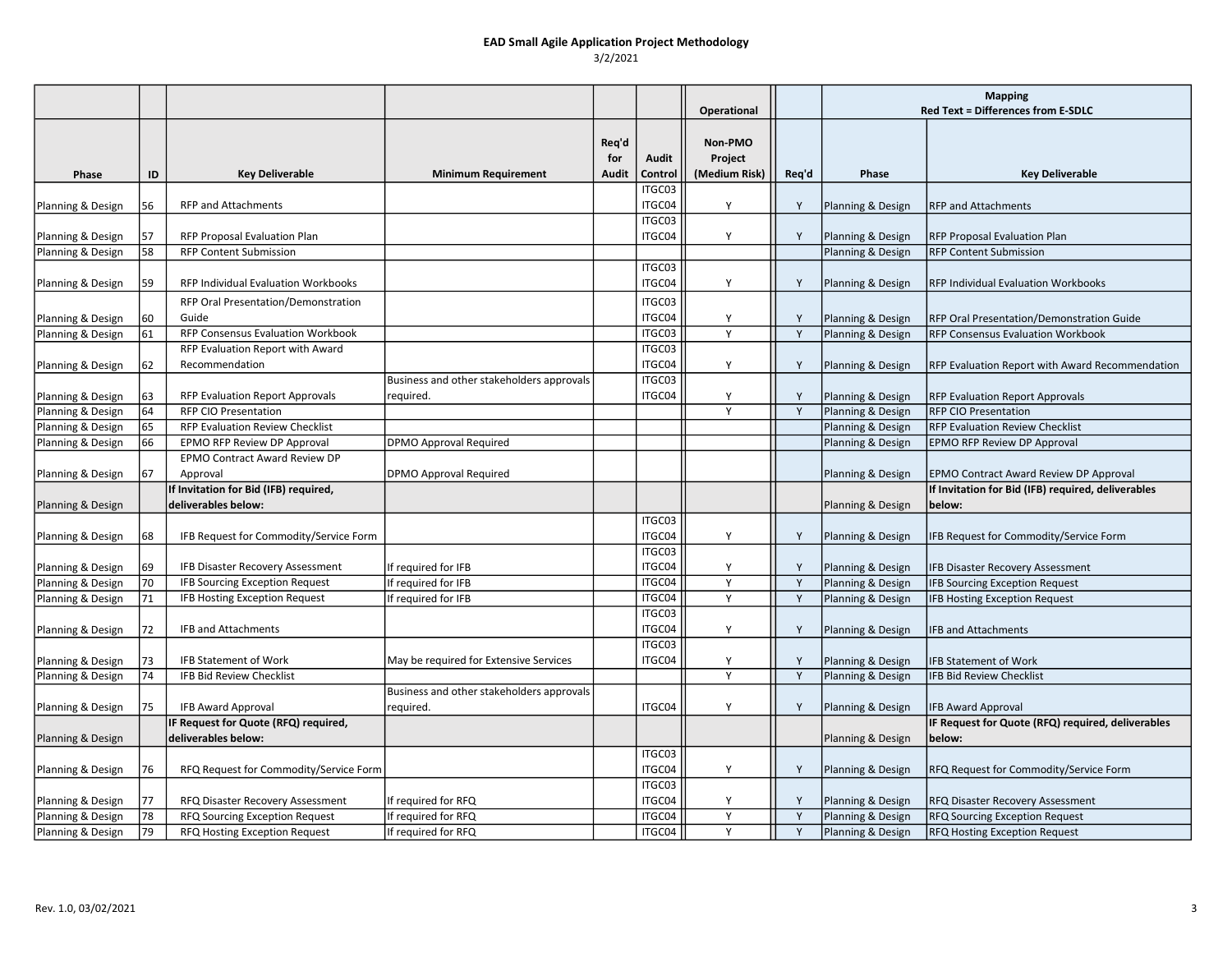|                                        |          |                                                    |                                           |                              |                  | Operational                         |        | <b>Mapping</b><br><b>Red Text = Differences from E-SDLC</b> |                                                                                       |  |
|----------------------------------------|----------|----------------------------------------------------|-------------------------------------------|------------------------------|------------------|-------------------------------------|--------|-------------------------------------------------------------|---------------------------------------------------------------------------------------|--|
| Phase                                  | ID       | <b>Key Deliverable</b>                             | <b>Minimum Requirement</b>                | Reg'd<br>for<br><b>Audit</b> | Audit<br>Control | Non-PMO<br>Project<br>(Medium Risk) | Req'd  | Phase                                                       | <b>Key Deliverable</b>                                                                |  |
|                                        |          |                                                    |                                           |                              | ITGC03           |                                     |        |                                                             |                                                                                       |  |
| Planning & Design                      | 80       | RFQ and Attachments                                |                                           |                              | ITGC04           | Y                                   | Y      | Planning & Design                                           | <b>RFQ and Attachments</b>                                                            |  |
| Planning & Design                      | 81       | <b>RFQ Market Research</b>                         |                                           |                              | ITGC03<br>ITGC04 | Y                                   | Y      | Planning & Design                                           | <b>RFQ Market Research</b>                                                            |  |
| Planning & Design                      | 82       | RFQ Estimate or Unofficial Quote                   |                                           |                              | ITGC04           | Y                                   | Y      | Planning & Design                                           | RFQ Estimate or Unofficial Quote                                                      |  |
|                                        |          |                                                    |                                           |                              | ITGC03           |                                     |        |                                                             |                                                                                       |  |
| Planning & Design                      | 83       | RFQ Statement of Work                              |                                           |                              | ITGC04           | Y                                   | Y      | Planning & Design                                           | RFQ Statement of Work                                                                 |  |
|                                        |          |                                                    |                                           |                              | ITGC03           |                                     |        |                                                             |                                                                                       |  |
| Planning & Design                      | 84       | <b>RFQ Quote Review Document</b>                   |                                           |                              | ITGC04           | Υ                                   | Y      | Planning & Design                                           | RFQ Quote Review Document                                                             |  |
|                                        |          |                                                    | Business and other stakeholders approvals |                              |                  |                                     |        |                                                             |                                                                                       |  |
| Planning & Design                      | 85       | <b>RFQ Award Approval</b>                          | required.                                 |                              | ITGC04           | Y                                   | Y      | Planning & Design                                           | <b>RFQ Award Approval</b>                                                             |  |
|                                        |          | If Contract Modifications through                  |                                           |                              |                  |                                     |        |                                                             | If Contract Modifications through Amendment                                           |  |
| Planning & Design                      |          | Amendment required, deliverables below:            |                                           |                              |                  |                                     |        | Planning & Design                                           | required, deliverables below:                                                         |  |
|                                        |          | Amendment Request for                              |                                           |                              | ITGC03           |                                     |        |                                                             |                                                                                       |  |
| Planning & Design                      | 86       | Commodity/Service Form                             |                                           |                              | ITGC04           | Y                                   | Y      | Planning & Design                                           | Amendment Request for Commodity/Service Form                                          |  |
|                                        |          | Amendment Disaster Recovery                        | May be required if change in scope of     |                              | ITGC03           |                                     |        |                                                             |                                                                                       |  |
| Planning & Design<br>Planning & Design | 87<br>88 | Assessment<br>Amendment Sourcing Exception Request | work<br>If required for Amendment         |                              | ITGC04<br>ITGC04 | Y<br>Y                              | Y<br>Y | Planning & Design<br>Planning & Design                      | Amendment Disaster Recovery Assessment<br><b>Amendment Sourcing Exception Request</b> |  |
| Planning & Design                      | 89       | Amendment Hosting Exception Request                | If required for Amendment                 |                              | ITGC04           | Y                                   | Y      | Planning & Design                                           | Amendment Hosting Exception Request                                                   |  |
|                                        |          |                                                    |                                           |                              | ITGC03           |                                     |        |                                                             |                                                                                       |  |
| Planning & Design                      | 90       | Amendment and Attachments                          |                                           |                              | ITGC04           | Y                                   | Y      | Planning & Design                                           | Amendment and Attachments                                                             |  |
|                                        |          |                                                    |                                           |                              | ITGC03           |                                     |        |                                                             |                                                                                       |  |
| Planning & Design                      | 91       | Amendment Market Research                          |                                           |                              | ITGC04           | Y                                   | Y      | Planning & Design                                           | Amendment Market Research                                                             |  |
|                                        |          |                                                    |                                           |                              | ITGC03           |                                     |        |                                                             |                                                                                       |  |
| Planning & Design                      | 92       | Amendment Estimate or Unofficial Quote             |                                           |                              | ITGC04           | Y                                   | Y      | Planning & Design                                           | Amendment Estimate or Unofficial Quote                                                |  |
|                                        |          |                                                    | May be required for additional work       |                              | ITGC03           |                                     |        |                                                             |                                                                                       |  |
| Planning & Design                      | 93       | Amendment Statement of Work                        | within scope of work in existing contract |                              | ITGC04           | Y                                   | Y      | Planning & Design                                           | Amendment Statement of Work                                                           |  |
|                                        |          |                                                    | Business and other stakeholders approvals |                              |                  |                                     |        |                                                             |                                                                                       |  |
| Planning & Design                      | 94       | Amendment Approval                                 | required.                                 |                              | ITGC04           | Y                                   | Y      | Planning & Design                                           | Amendment Approval                                                                    |  |
|                                        |          | IF Request for Information (RFI),                  |                                           |                              |                  |                                     |        |                                                             |                                                                                       |  |
| Planning & Design                      |          | deliverables below:                                |                                           |                              |                  |                                     |        | Planning & Design                                           | IF Request for Information (RFI), deliverables below:                                 |  |
|                                        |          |                                                    |                                           |                              | ITGC03           |                                     |        |                                                             |                                                                                       |  |
| Planning & Design                      | 95       | RFI                                                |                                           |                              | ITGC04           | Y                                   | Y      | Planning & Design                                           | <b>RFI</b>                                                                            |  |
|                                        |          |                                                    |                                           |                              | ITGC01           |                                     |        |                                                             |                                                                                       |  |
| Execute & Build                        | 31       | Application Architecture Design (AAD)              | DIT-T Architecture Approval Required      | Y                            | ITGC02           | Υ                                   | Y      | Execute & Build                                             | Application Architecture Design (AAD)                                                 |  |
|                                        |          | Code Structural Quality Analysis (CAST)            |                                           |                              |                  |                                     |        |                                                             |                                                                                       |  |
| Execute & Build                        | 96       | Report                                             | If required                               |                              |                  |                                     |        |                                                             |                                                                                       |  |
|                                        |          |                                                    |                                           |                              |                  |                                     |        |                                                             |                                                                                       |  |
| Execute & Build                        | 97       | Component Integration Test (CIT) Approved          |                                           | Y                            | ITGC02           |                                     | Y      | Execute & Build                                             | Component Integration Test (CIT) Approved                                             |  |
| Execute & Build                        | 98       | System Integration Test (SIT) Approved             |                                           | Y                            | ITGC02           |                                     | Y      | Execute & Build                                             | System Integration Test (SIT) Approved                                                |  |
| Execute & Build                        | 99       | Performance Testing Approved                       | If required                               |                              |                  | Y                                   | Y      | Execute & Build                                             | <b>Performance Testing Approved</b>                                                   |  |
| Execute & Build                        | 100      | IT Testing Complete Approval                       |                                           | Y                            | ITGC02           |                                     | Y      | Execute & Build                                             | IT Testing Complete Approval                                                          |  |